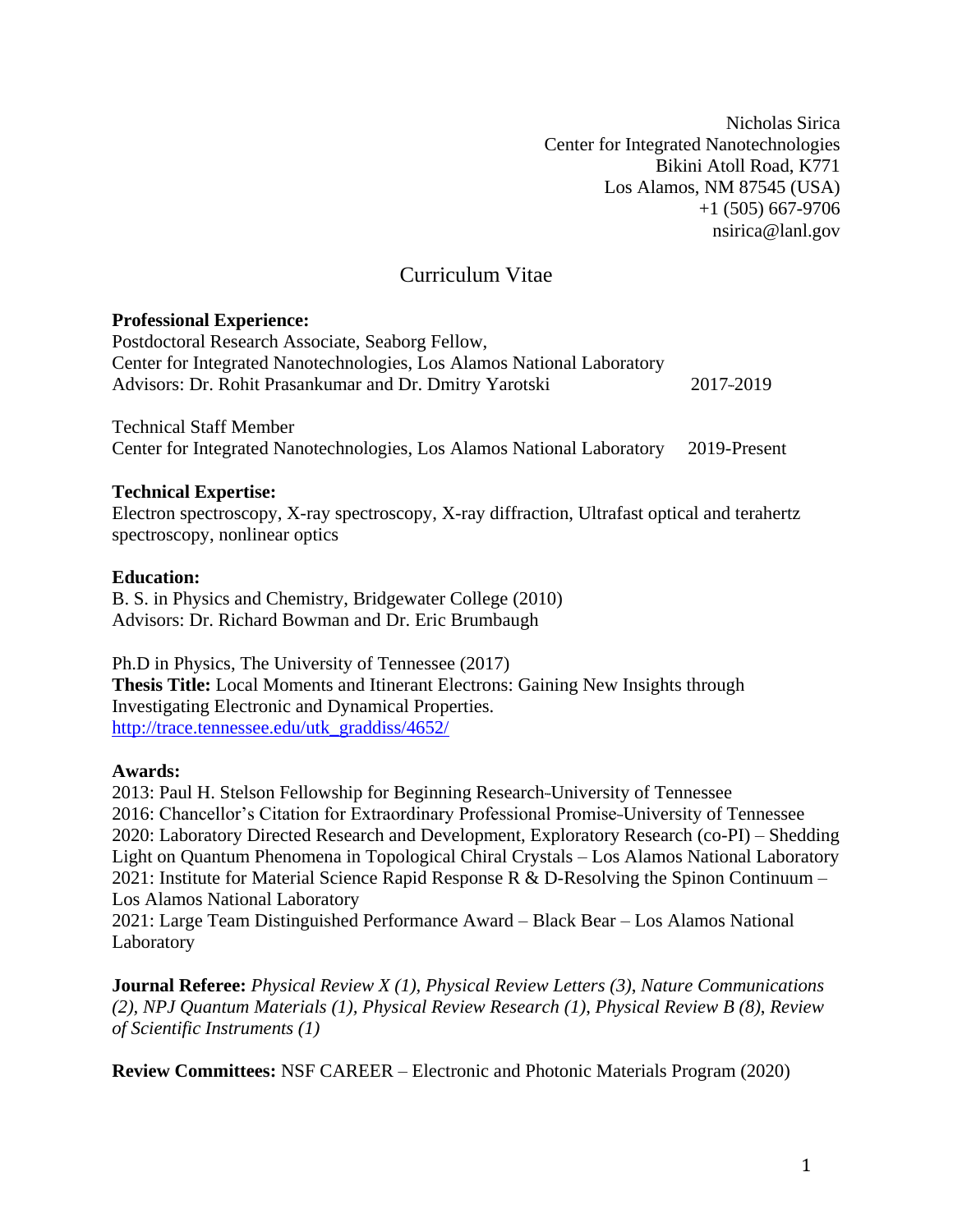#### **Invited Talks:**

"Probing the Ultrafast Nonlinear Response in the Transition Metal Monopnictide Family of Weyl Semimetals"

APS March Meeting Focus Session on Dirac and Weyl Semimetals (2020)

"Tracking Ultrafast Photocurrents in the Weyl Semimetal TaAs" SPIE Defense and Commercial Sensing (2019) SPIE Optics and Photonics (2019)

### **Publications:**

Photocurrent-driven transient symmetry breaking in the Weyl Semimetal TaAs

**N. Sirica**, P. P. Orth, M.S. Sheurer, Y.M. Dai, M.-C. Lee, P. Padmanabhan, L. T. Mix, S.W. Teitelbaum, M. Trigo, L.X. Zhao, G.F. Chen, B. Xu, R. Yang, C. Hu, B. Shen, C.-C. Lee, H. Lin, T.A. Cochran, S.A. Trugman, J.-X. Zhu, M.Z. Hasan, N. Ni, X.G. Qiu, A.J. Taylor, D.A. Yarotski, and R.P. Prasankumar

arXiv:2005.10308 (2021) – Accepted *Nature Materials*

Direct Observation of Coherent Longitudinal and Shear Acoustic Phonons in the Weyl Semimetal TaAs Using Ultrafast X-ray Diffraction

M.-C. Lee, **N. Sirica**, S. W. Teitelbaum, A. Maznev, T. Pezeril, R. Tutchton V. Krapivin, G. A. de la Pena, Y. Huang, L. X. Zhao, G. F. Chen, B. Xu, R. Yang, J. Shi, J.-X. Zhu, D. A. Yarotski, X.G. Qiu, K. A. Nelson, M. Trigo, D. A. Reis, and R. P. Prasankumar

arXiv:2011.07196 (2021) – In review *Physical Review Letters*

Disentangling Electronic Lattice and Spin Dynamics in the Chiral Helimagnet Cr<sub>1/3</sub>NbS<sub>2</sub>

**N. Sirica**, H. Hedayat, D. Bugini, M. R. Koehler, L. Li, D. S. Parker, D. G. Mandrus, C. Dallera, E. Carpene, and N. Mannella

In review *Physical Review B* (2021)

Shaking up topology with light

**N.S. Sirica** and R.P. Prasankumar

*Nature Materials* **20**, 283 (2021)

The Nature of Ferromagnetism in the Chiral Helimagnet Cr<sub>1/3</sub>NbS<sub>2</sub>

**N. Sirica**, P. Vilmercati, F. Bondino, I. Pis, S. Nappini, S.-K. Mo, A. V. Fedorov, P. K. Das, I. Vobornik, J. Fujii, L. Li, D. Sapkota, D. S. Parker, D. G. Mandrus and N. Mannella

*Communications Physics* **3,** 65 (2020)

Strain dependence of Auger recombination in 3 *μ*m GaInAsSb/GaSb type-I active regions

K. J. Underwood, A. F. Briggs, S. D. Sifferman, V. Verma, **N. Sirica**, R. Prasankumar, S. W.